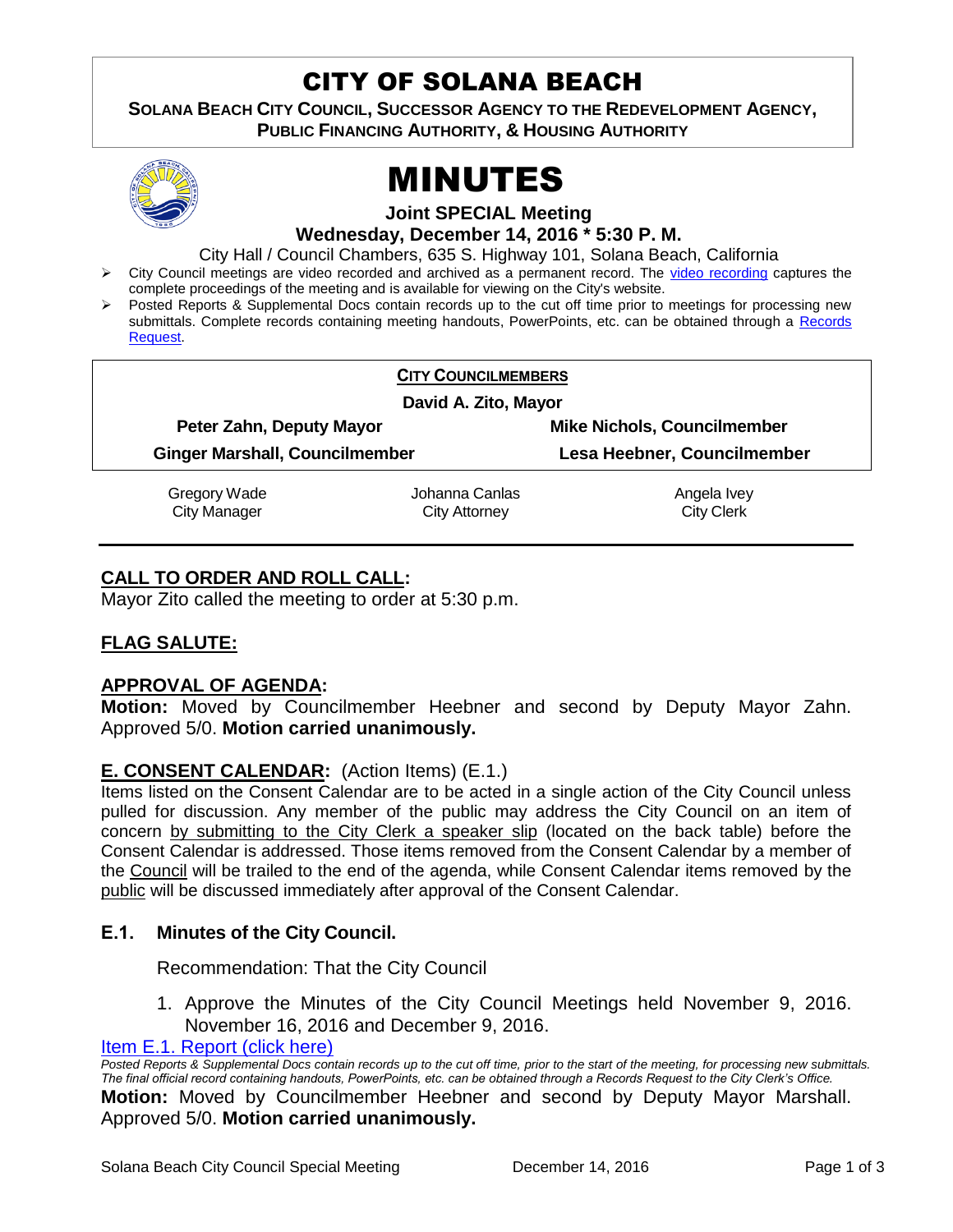**F. STAFF REPORT**: (F.1.) *Submit speaker slips to the City Clerk.*

#### **F.1. Certification of November 8, 2016 General Election Results.** (File 0430-20)

Recommendation: That the City Council

- 1. Certification of Election Results
	- a. Adopt **Resolution 2016-135** certifying the November 8, 2016 General Municipal Election results.

**Motion:** Moved by Deputy Mayor Zahn and second by Mayor Nichols. Approved 5/0. **Motion carried unanimously.**

- 2. Acknowledgement of Outgoing Councilmembers
	- a. Recognition of Outgoing Councilmember Lesa Heebner concluding three terms on the City Council for 12 years of service to the City.
	- b. Recognition of Outgoing Deputy Mayor Peter Zahn concluding one term on the City Council for 4 years of service to the City.

Deputy Mayor Zahn presented a gift to David A. Zito from the City Council for serving as Mayor the past year.

Greg Wade, City Manager, presented a gift from Staff and the City as a whole for his mayoral service.

Mayor Zito thanked everyone and said it was an honor to represent the City the past year. He thanked the Council and that they had been productive. He thanked Staff and his family.

Mayor Zito presented a gift from Council to outgoing Councilmember Zito who did not run for a second term. Councilmembers made additional comments.

Greg Wade, City Manager, presented gifts from Staff and the City as a whole to Councilmember Zahn.

San Diego County Supervisor Roberts presented a Proclamation for Councilmember Zahn's four years of service.

Deputy Mayor Zahn thanked everyone including the residents of Solana Beach for allowing his to serve, thanked Staff and Council, and thanked his family. He recounted things that had been achieved within a confined budget.

Mayor Zito presented a gift from Council to Councilmember Heebner for her last 12 years of service. Council made additional comments.

Greg Wade, City Manager, presented a gift to Councilmember Heebner from Staff and the City as a whole.